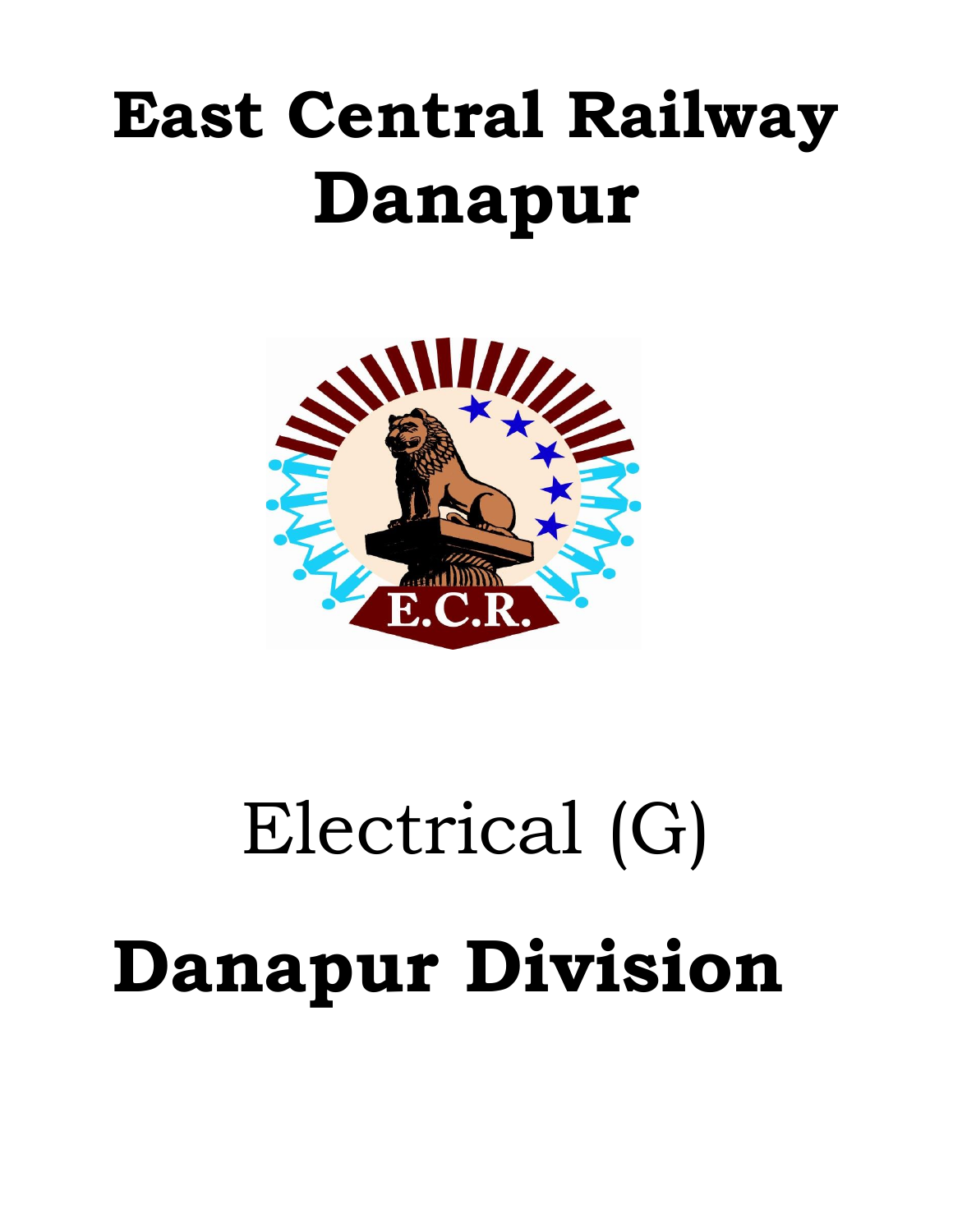# ORGANIZATION OF ELECTRICAL (G)

## DEPARTMENT

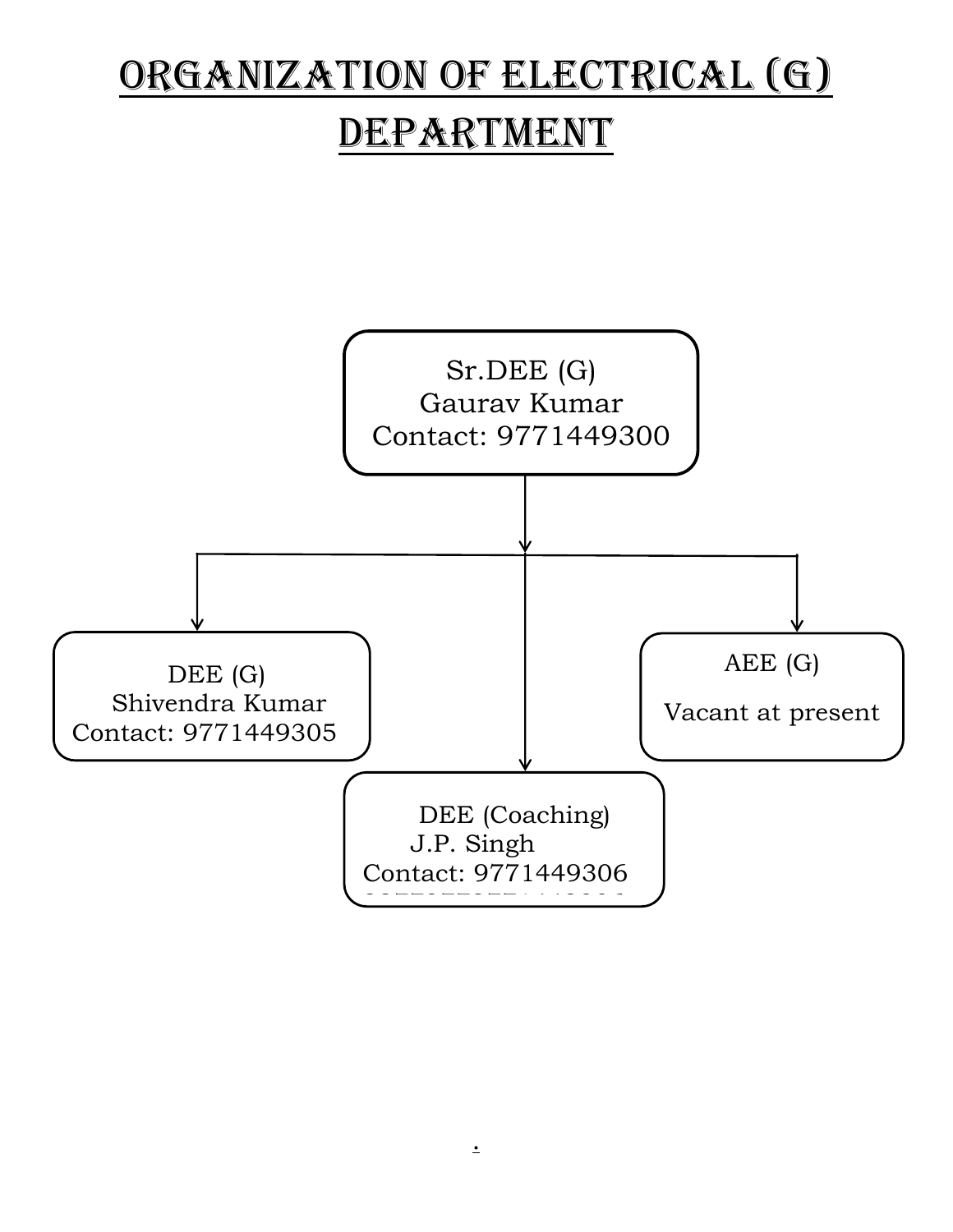## Electrical (G) Department Danapur

| * Asset of Electrical (G) Department: |
|---------------------------------------|
|---------------------------------------|

| • No. of HT Connections                                         | :24   |  |  |
|-----------------------------------------------------------------|-------|--|--|
| (33 KV: - 03 Nos. & 11 KV: - 21 Nos.)                           |       |  |  |
| • No. of LT Connections                                         | : 60  |  |  |
| • No. of Electrified Halts/Stations                             | : 128 |  |  |
| • No. of Electrified quarters                                   | :5272 |  |  |
| • No. of stationary DG sets                                     | : 54  |  |  |
| • No. of Air-Conditions                                         | :372  |  |  |
| • No. of Water coolers                                          | : 74  |  |  |
| • No. of Centralized AC Unit                                    | :32   |  |  |
| • No. of Pumps                                                  | : 140 |  |  |
| • No. of High Mast Tower                                        | : 94  |  |  |
| • No. of UPS (UTS-82, PRS-52)                                   | : 134 |  |  |
| • No. of Escalator                                              | : 14  |  |  |
| • No of Lift                                                    | :15   |  |  |
| • Total Av. Energy consumption/month (Lakh unit) : 30-34        |       |  |  |
| • Total Av. Energy Payment/month (000 Rs.): 2, 00, 00           |       |  |  |
| • No. of Power Depots                                           | :19   |  |  |
| (JAJ, KEU, SHK, NWD, MKA, BARH, BKP, BEHS, RGD, FUT, PNC, RJPB, |       |  |  |

PNBE, JHD, PPTA, DNR, ARA, BXR, DLN) -----------------------XXXX------------------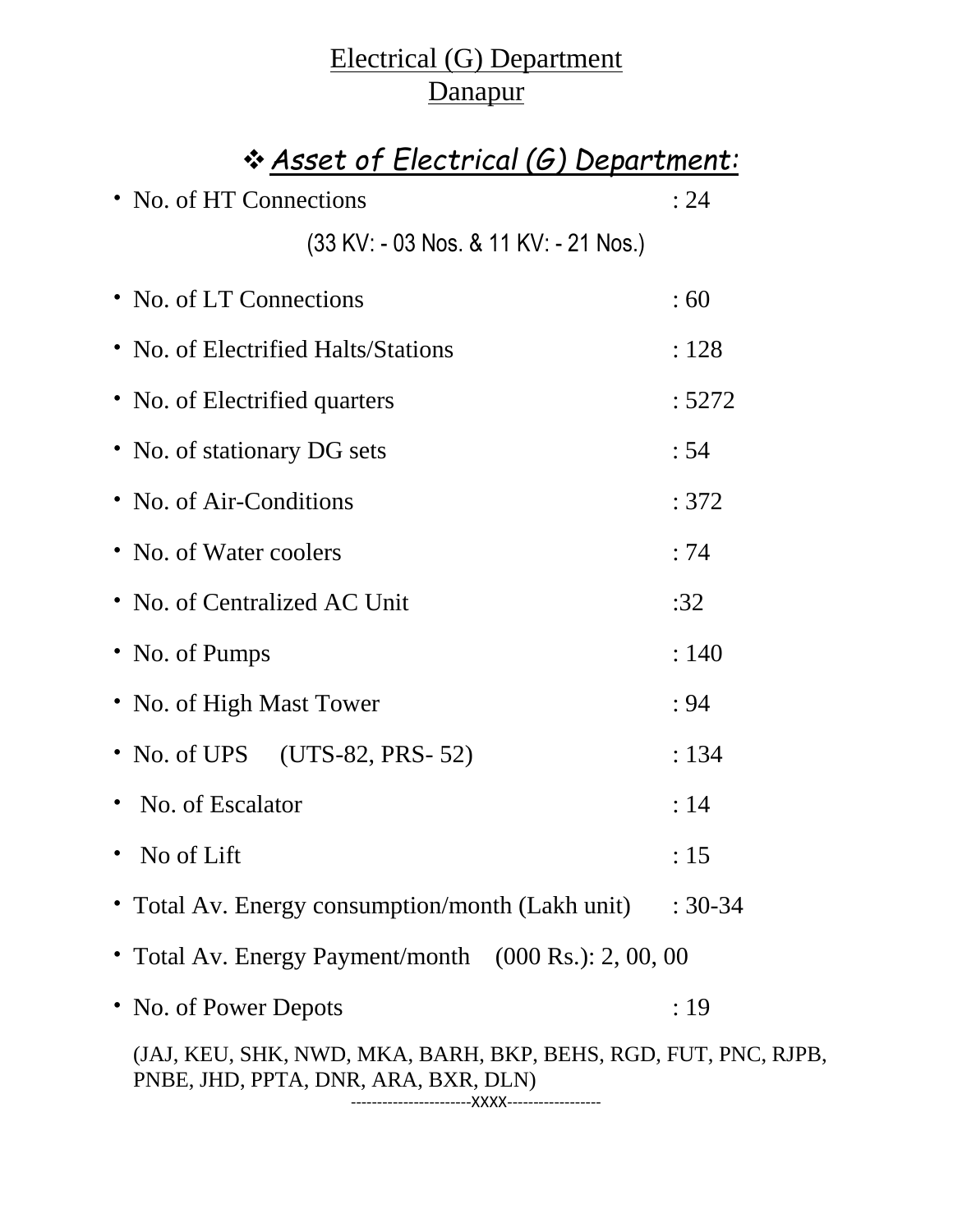#### **Noted Works done by Electrical(G) Dept. Of Danapur Division:**

• There are 23 stations provided with lighting as per Airport statndard over DNR Divn. The stations provided with lighting as per Airport statndard are Patna, Danapur, Patliputra, Buxar, Ara, Patna Saheb, Rajendra Nagar Terminal, Fatuha, Gulzarbagh, Khusrupur, Bakhtiyarpur, Biharsharif, Jehanabad, Tarengana, Bihiya, Bihta, Kiul, Lakhisarai, Mokama, Barh, Jhajha, Jamui & Dildarnagar.











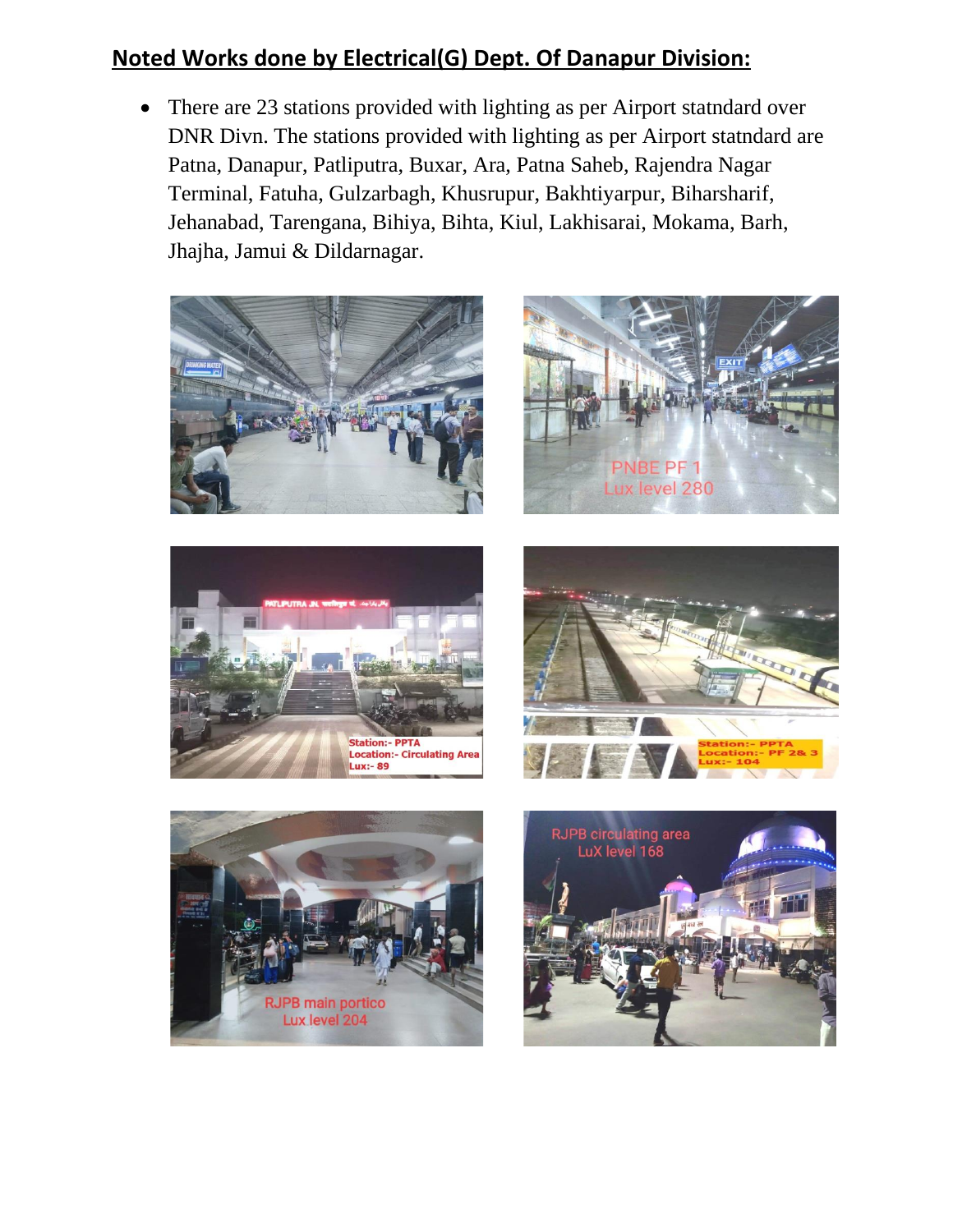• 12 no of 100 Ft monumental Flags has been installed at different locations of Danapur Division. The locations are Patna Jn, Danapur, Patliputra, Rajendra Nagar Terminal, Ara, Buxar, Jamui, Lakhisarai, Shekhpura, Nawada, Biharsharif, Jehanabad.



• Improvement of façade along with beautification of pillars of Patna Jn, Rajendra Nagar terminal & Patliputra stations has been done with the use of colourful RGB lighting.

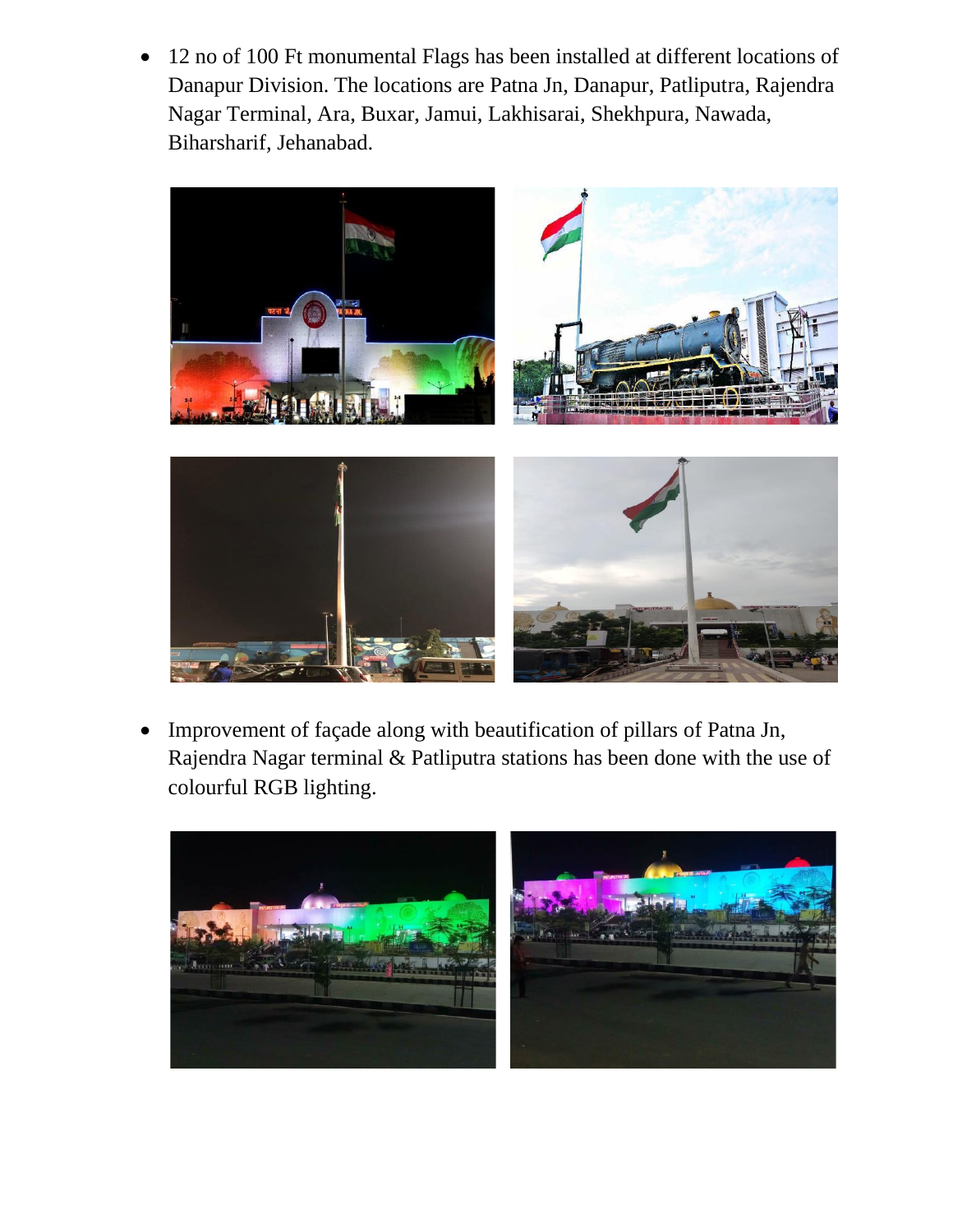